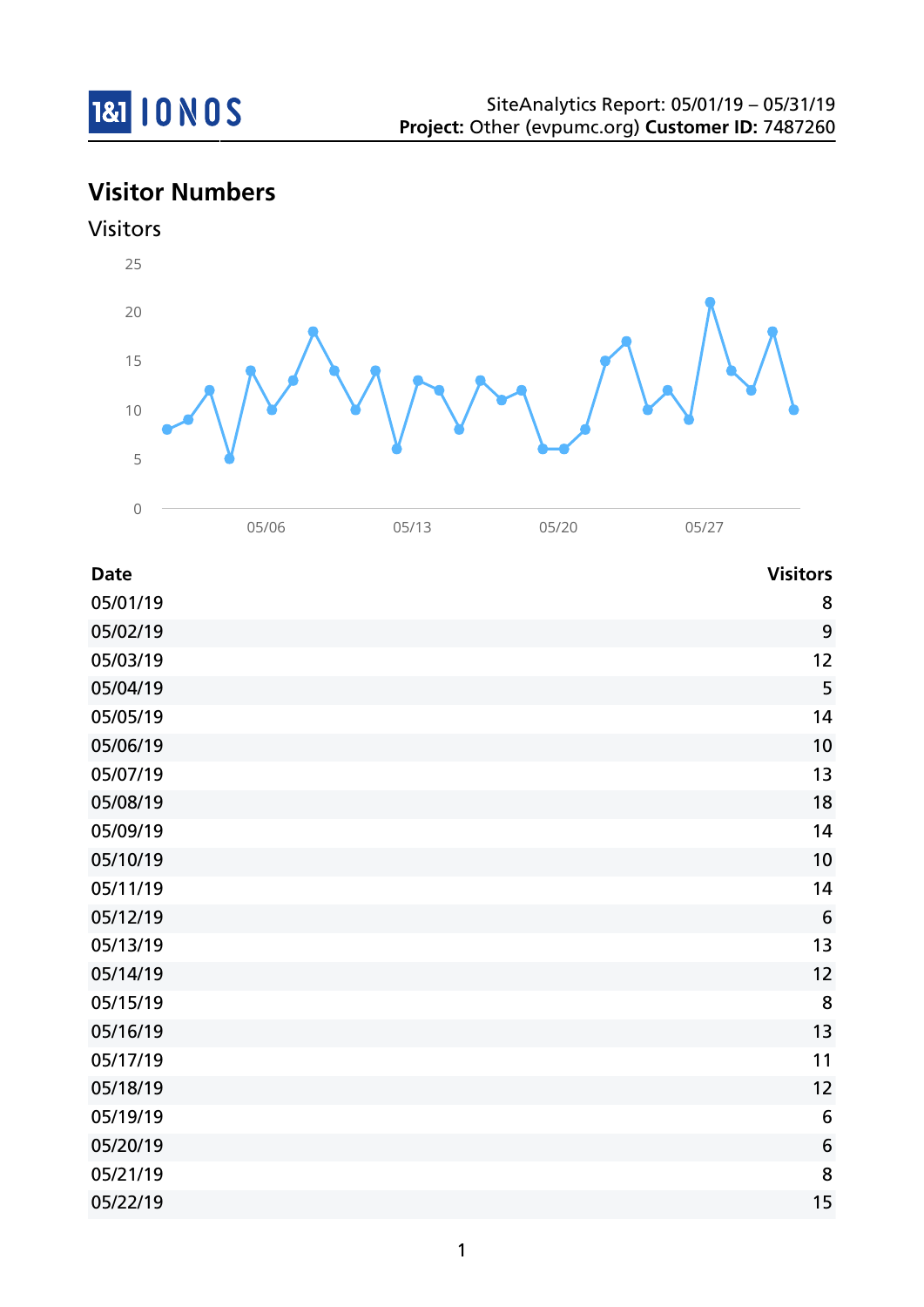# 181 10 NOS

| <b>Date</b>  | <b>Visitors</b> |
|--------------|-----------------|
| 05/23/19     | 17              |
| 05/24/19     | 10              |
| 05/25/19     | 12              |
| 05/26/19     | 9               |
| 05/27/19     | 21              |
| 05/28/19     | 14              |
| 05/29/19     | 12              |
| 05/30/19     | 18              |
| 05/31/19     | 10              |
| <b>Total</b> | 360             |

## Sessions



| <b>Date</b> | <b>Sessions</b> |
|-------------|-----------------|
| 05/01/19    | 8               |
| 05/02/19    | 9               |
| 05/03/19    | 12              |
| 05/04/19    | 5               |
| 05/05/19    | 14              |
| 05/06/19    | 10              |
| 05/07/19    | 13              |
| 05/08/19    | 20              |
| 05/09/19    | 14              |
| 05/10/19    | 10              |
| 05/11/19    | 14              |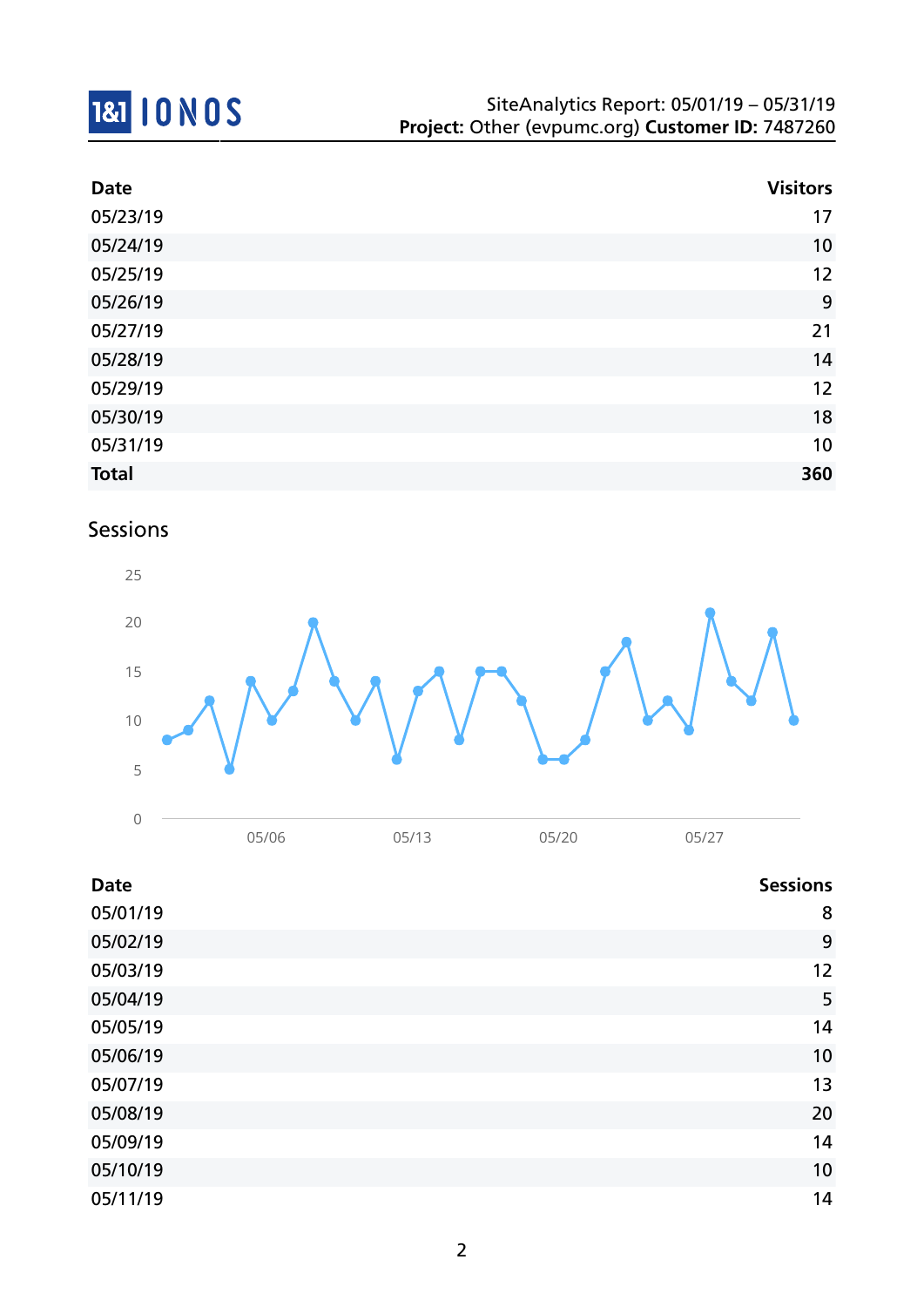

| <b>Date</b>  | <b>Sessions</b>  |
|--------------|------------------|
| 05/12/19     | 6                |
| 05/13/19     | 13               |
| 05/14/19     | 15               |
| 05/15/19     | 8                |
| 05/16/19     | 15               |
| 05/17/19     | 15               |
| 05/18/19     | 12               |
| 05/19/19     | 6                |
| 05/20/19     | $\boldsymbol{6}$ |
| 05/21/19     | 8                |
| 05/22/19     | 15               |
| 05/23/19     | 18               |
| 05/24/19     | 10               |
| 05/25/19     | 12               |
| 05/26/19     | 9                |
| 05/27/19     | 21               |
| 05/28/19     | 14               |
| 05/29/19     | 12               |
| 05/30/19     | 19               |
| 05/31/19     | 10               |
| <b>Total</b> | 373              |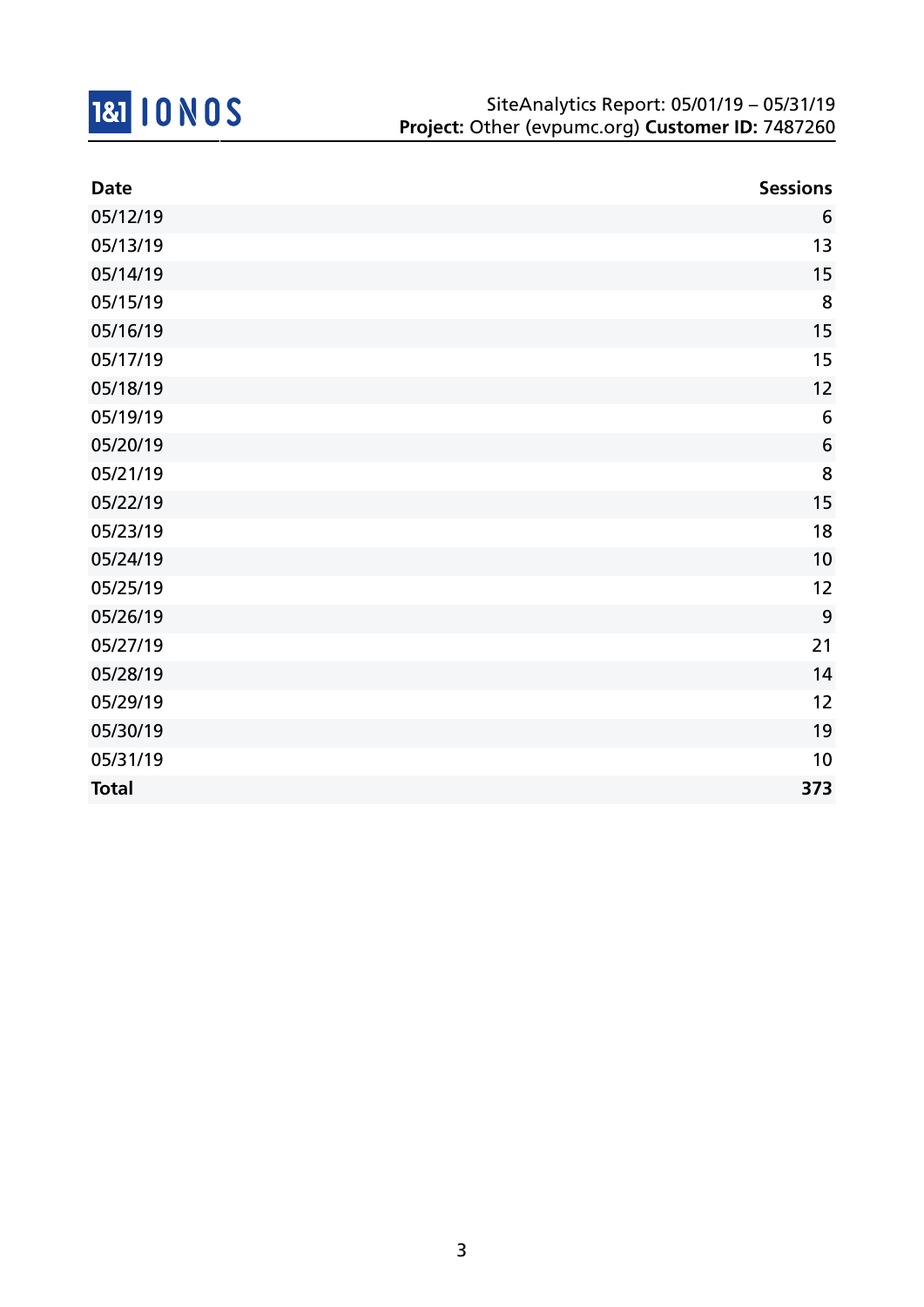

## Search Engine Robots



| <b>Search Engine Robots</b> | <b>Sessions</b> | Percentage |
|-----------------------------|-----------------|------------|
| bingbot/2.0                 | 261             | 43.50%     |
| Googlebot-Mobile            | 50              | 8.33%      |
| Applebot/0.1                | 38              | 6.33%      |
| panscient.com               | 37              | 6.17%      |
| Sogou web spider/4.0        | 34              | 5.67%      |
| 360Spider                   | 28              | 4.67%      |
| Baiduspider/2.0             | 26              | 4.33%      |
| MegaIndex.ru/2.0            | 23              | 3.83%      |
| YandexBot/3.0               | 22              | 3.67%      |
| Crawler4j                   | 13              | 2.17%      |
| DuckDuckGo-Favicons-Bot/1.0 | 10              | 1.67%      |
| WikiDo/1.1                  | 10              | 1.67%      |
| Googlebot/2.1               | 9               | 1.50%      |
| Exabot/3.0                  | $\overline{7}$  | 1.17%      |
| MJ12bot/v1.4.8              | $\overline{7}$  | 1.17%      |
| SeznamBot/3.2               | 7               | 1.17%      |
| Mail.RU_Bot/2.0             | 3               | 0.50%      |
| Uptimebot/1.0               | 3               | 0.50%      |
| CheckMarkNetwork/1.0        | $\overline{2}$  | 0.33%      |
| Google favicon              | $\overline{2}$  | 0.33%      |
| Mail.RU_Bot/Robots/2.0      | $\overline{2}$  | 0.33%      |
| Yahoo! Slurp                | $\overline{2}$  | 0.33%      |
| AdsBot-Google               | 1               | 0.17%      |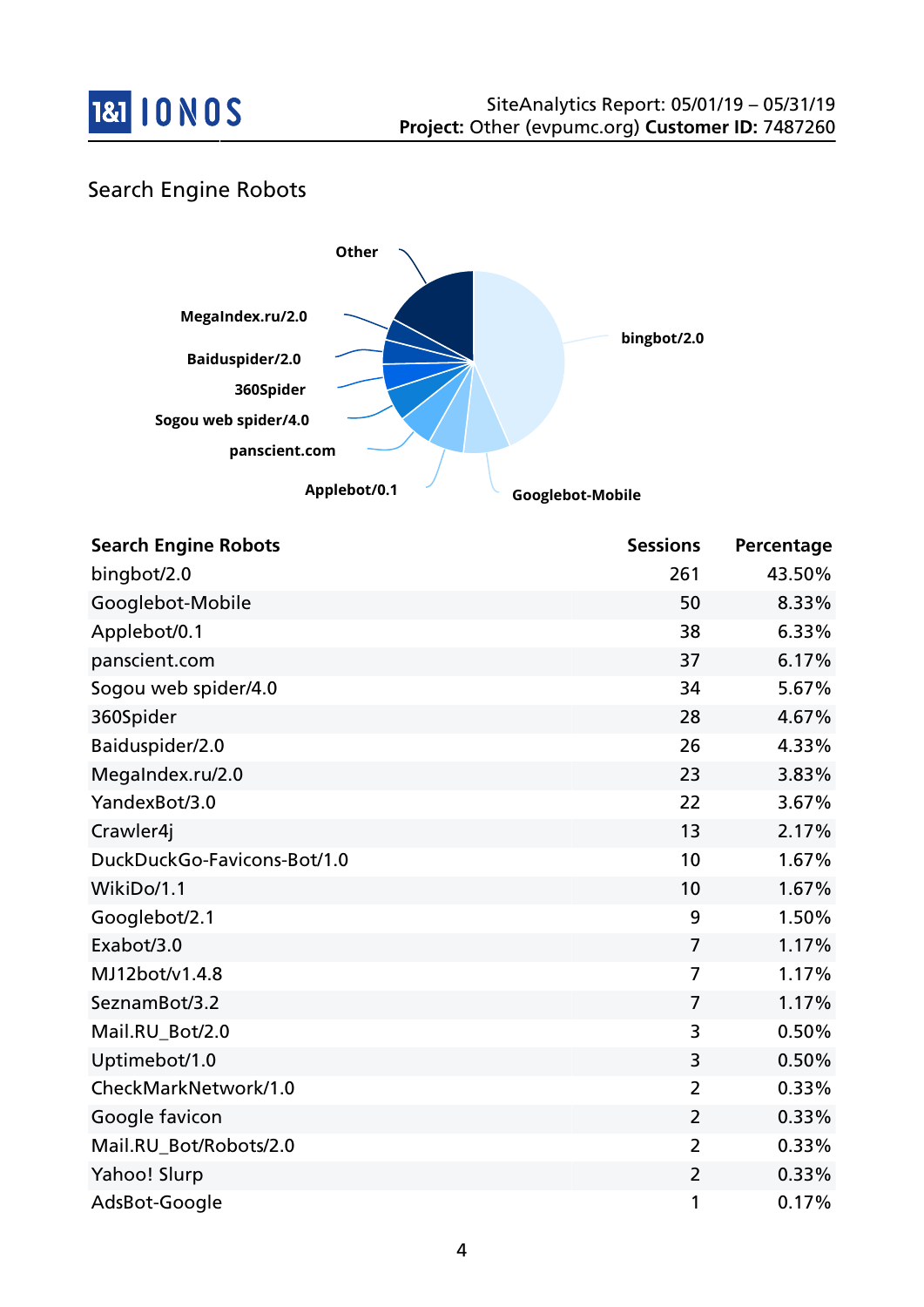

| <b>Search Engine Robots</b> | <b>Sessions</b> | Percentage |
|-----------------------------|-----------------|------------|
| MojeekBot/0.6               |                 | $0.17\%$   |
| SpyOnWeb                    |                 | 0.17%      |
| hosterstats                 |                 | $0.17\%$   |
| <b>Total</b>                | 600             | 100.00%    |

# **Page Analysis**

## Most Frequently Visited Pages



| <b>Pages</b>             | <b>Sessions</b> | Percentage |
|--------------------------|-----------------|------------|
| /Default.htm             | 344             | 45.03%     |
| /Sermons.htm             | 42              | 5.50%      |
| /Elim.htm                | 41              | 5.37%      |
| /Announce.htm            | 39              | 5.10%      |
| /Calendar.htm            | 34              | 4.45%      |
| /NewsLetterIdx.htm       | 32              | 4.19%      |
| <b>Morship.htm</b>       | 32              | 4.19%      |
| /M-Statement.htm         | 31              | 4.06%      |
| /Believe.htm             | 30              | 3.93%      |
| /web_links.htm           | 30              | 3.93%      |
| /St_Johns.htm            | 28              | 3.66%      |
| /Stats.htm               | 28              | 3.66%      |
| /CalendarOld.htm         | 7               | 0.92%      |
| /StJohns_M-Statement.htm | 6               | 0.79%      |
| /valley_views1013.htm    | 6               | 0.79%      |
| /Elim-HISTORY.htm        | 5               | 0.65%      |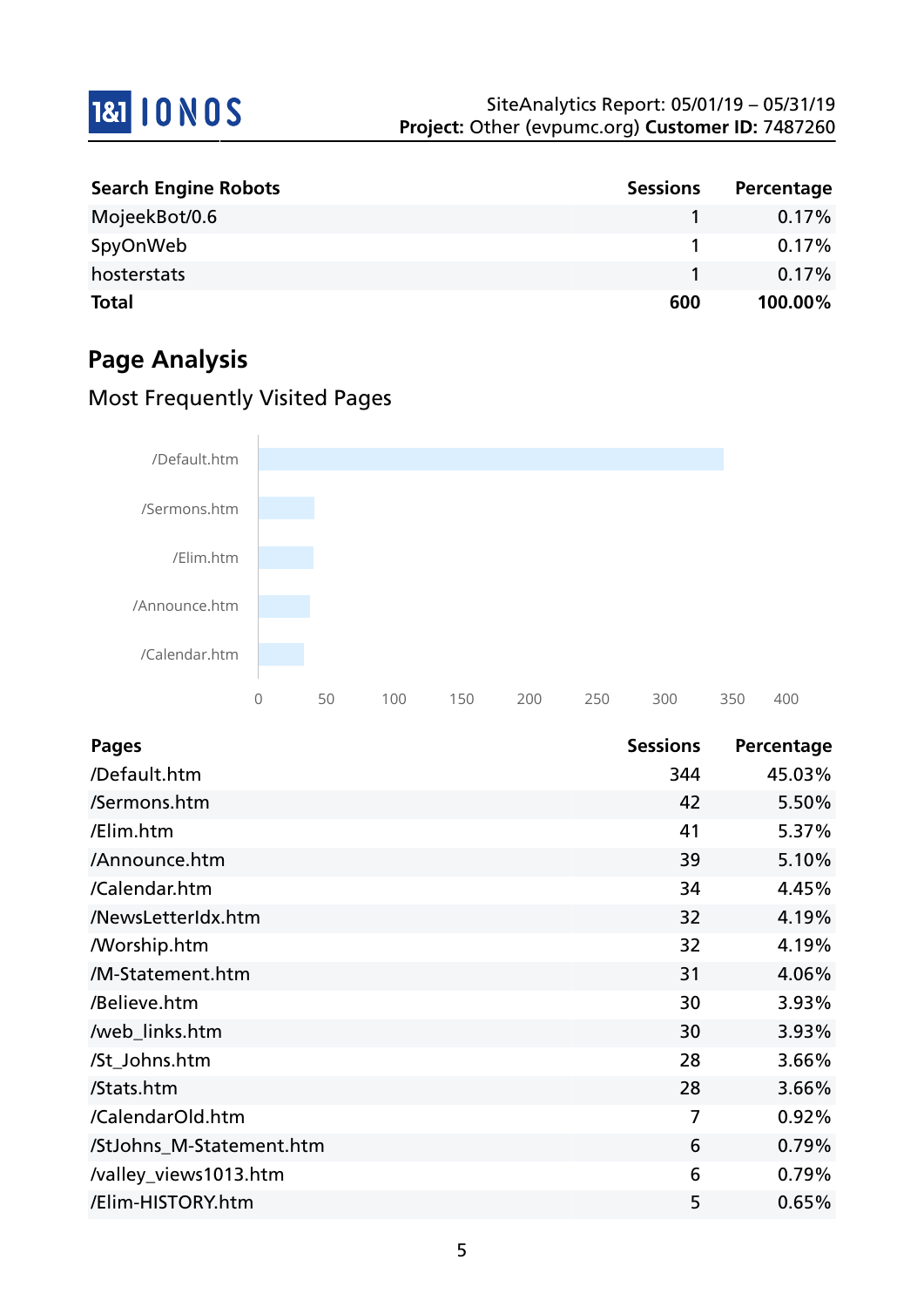

| <b>Pages</b>          | <b>Sessions</b> | Percentage |
|-----------------------|-----------------|------------|
| /St_Johns-HISTORY.htm | 5               | 0.65%      |
| /missions.htm         | 5               | 0.65%      |
| /valley_views0813.htm | 5               | 0.65%      |
| /valley_views0913.htm | 5               | 0.65%      |
| /Elim M-Statement.htm | 4               | 0.52%      |
| /valley_views1113.htm | 4               | 0.52%      |
| /Ann-old.htm          |                 | 0.13%      |
| <b>Total</b>          | 764             | 100.00%    |

### Keywords

No data is available for this report during the current time period.

## Referring Pages



| <b>Pages</b>                                                            | <b>Sessions</b> |
|-------------------------------------------------------------------------|-----------------|
| https://www.google.com/                                                 | 17              |
| http://www.sogou.com/web                                                | 5               |
| http://www.google.com/                                                  | $\overline{2}$  |
| http://:www.evpumc.org                                                  | 1               |
| http://albuteroli.com/                                                  | 1               |
| http://www.baidu.com/s                                                  | 1               |
| http://www.google.com/url                                               | 1               |
| http://www.jimto.top/how-to-promote-your-website-for-free/3469710<br>2/ |                 |
| https://search.yahoo.com/                                               |                 |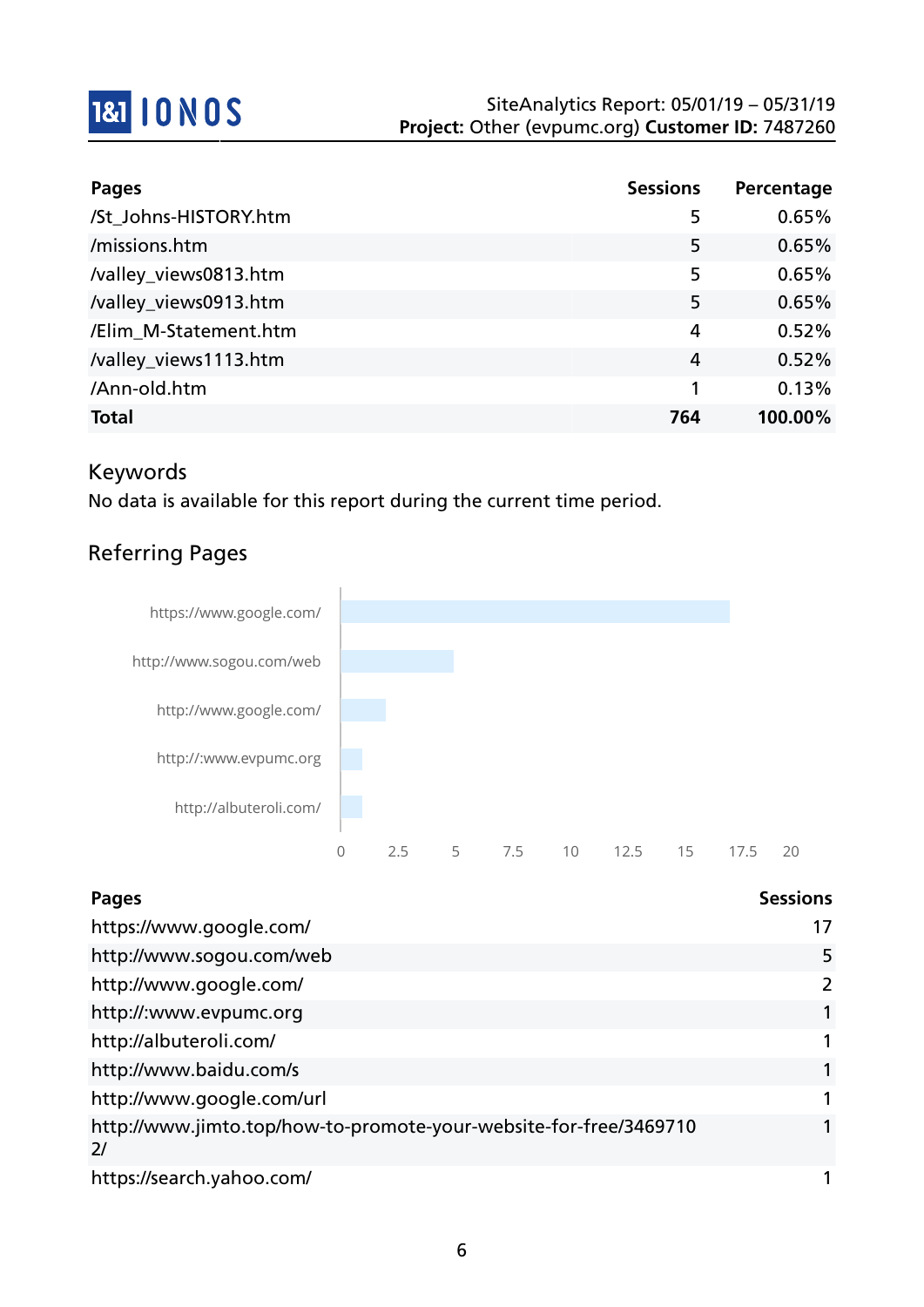

# **Browsers & Systems**

Browsers



| <b>Browsers</b>         | <b>Sessions</b> | Percentage |
|-------------------------|-----------------|------------|
| Chrome                  | 98              | 26.27%     |
| Firefox                 | 36              | 9.65%      |
| Python-requests         | 18              | 4.83%      |
| Safari mobile           | 16              | 4.29%      |
| IE                      | 14              | 3.75%      |
| <b>Chrome Mobile</b>    | $\overline{7}$  | 1.88%      |
| Go http package         | $\overline{7}$  | 1.88%      |
| Opera                   | 6               | 1.61%      |
| Python-urllib           | 5               | 1.34%      |
| Sogou Explorer          | 5               | 1.34%      |
| Safari                  | 4               | 1.07%      |
| Microsoft Edge          | 3               | 0.80%      |
| Apache-HttpClient       | $\overline{2}$  | 0.54%      |
| <b>Chrome Headless</b>  | $\overline{2}$  | 0.54%      |
| Android browser         | 1               | 0.27%      |
| Chromodo                | 1               | 0.27%      |
| Wget                    | 1               | 0.27%      |
| Yandex.Browser          | 1               | 0.27%      |
| Could not be identified | 146             | 39.14%     |
| <b>Total</b>            | 373             | 100.00%    |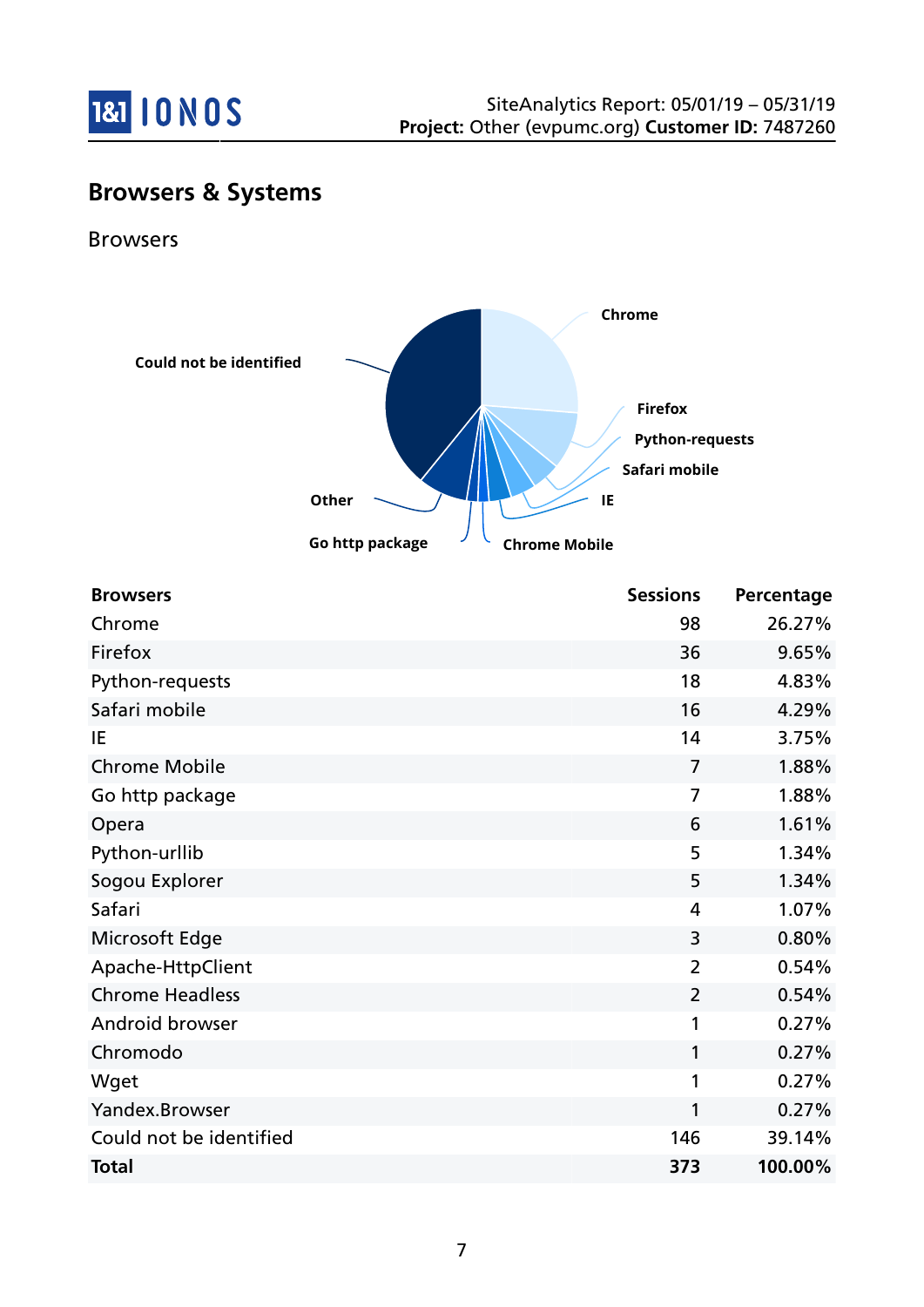

# Operating Systems



| <b>Operating Systems</b> | <b>Sessions</b> | Percentage |
|--------------------------|-----------------|------------|
| Windows                  | 125             | 33.51%     |
| Linux                    | 32              | 8.58%      |
| iOS                      | 18              | 4.83%      |
| macOS                    | 9               | 2.41%      |
| OS X                     | 8               | 2.14%      |
| Android                  | 7               | 1.88%      |
| <b>JVM</b>               | $\overline{2}$  | 0.54%      |
| Could not be identified  | 172             | 46.11%     |
| <b>Total</b>             | 373             | 100.00%    |

# **Visitor Locations**

Countries

| <b>Countries</b>      | <b>Sessions</b> | Percentage |
|-----------------------|-----------------|------------|
| <b>United States</b>  | 206             | 55.23%     |
| France                | 52              | 13.94%     |
| China                 | 20              | 5.36%      |
| Ukraine               | 12              | 3.22%      |
| Germany               | 9               | 2.41%      |
| Russia                | 9               | 2.41%      |
| <b>United Kingdom</b> | 7               | 1.88%      |
| Ireland               | 7               | 1.88%      |
| Canada                | 6               | 1.61%      |
| <b>Netherlands</b>    | 6               | 1.61%      |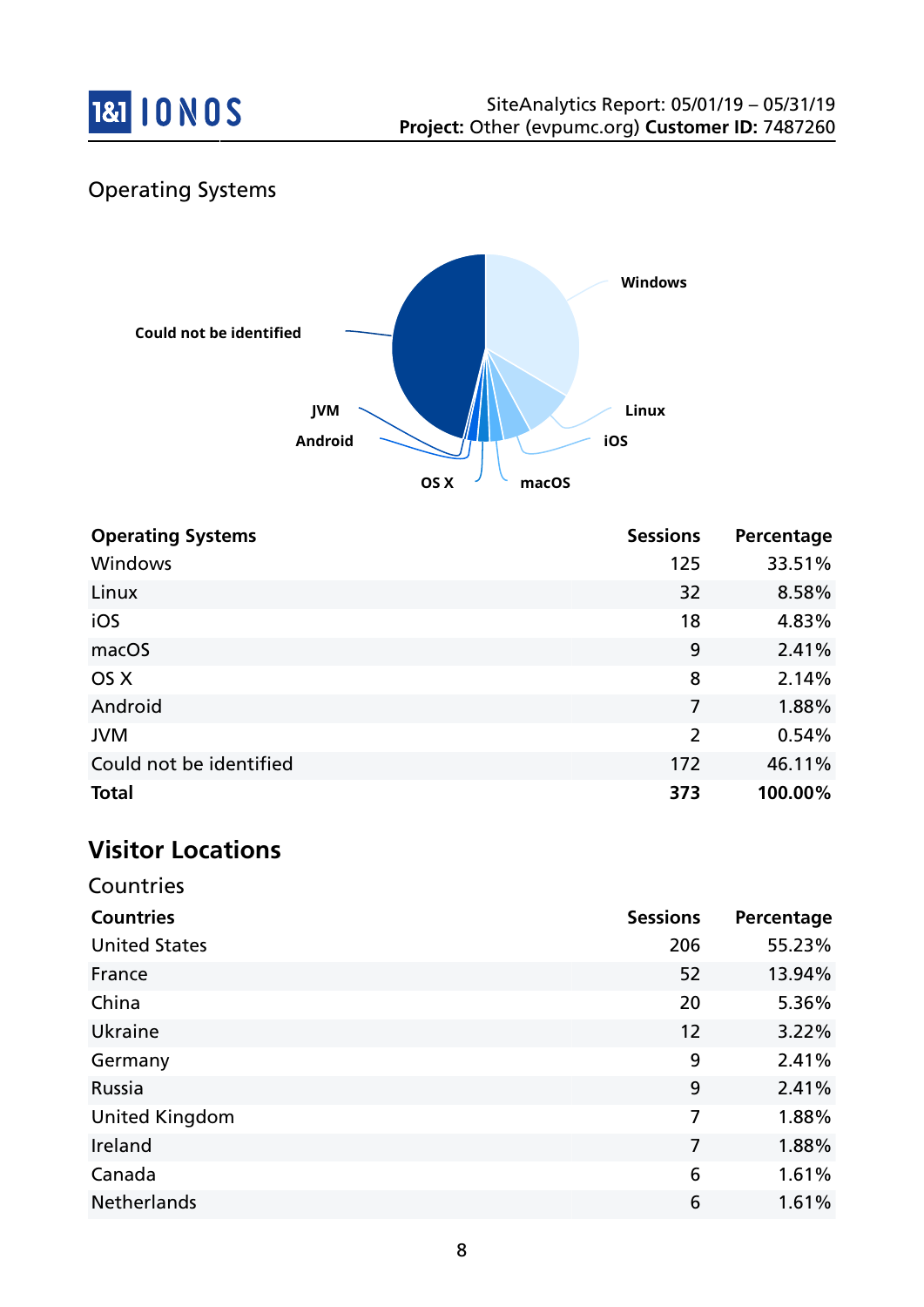

| <b>Countries</b>        | <b>Sessions</b> | Percentage |
|-------------------------|-----------------|------------|
| Romania                 | 6               | 1.61%      |
| Australia               | 3               | 0.80%      |
| Japan                   | $\overline{2}$  | 0.54%      |
| South Korea             | $\overline{2}$  | 0.54%      |
| Latvia                  | $\overline{2}$  | 0.54%      |
| <b>Brazil</b>           | $\mathbf{1}$    | 0.27%      |
| <b>Belarus</b>          | 1               | 0.27%      |
| Egypt                   | $\mathbf{1}$    | 0.27%      |
| Spain                   | 1               | 0.27%      |
| Finland                 | $\mathbf{1}$    | 0.27%      |
| Hong Kong               | 1               | 0.27%      |
| India                   | 1               | 0.27%      |
| Italy                   | 1               | 0.27%      |
| Lithuania               | 1               | 0.27%      |
| Morocco                 | $\mathbf{1}$    | 0.27%      |
| Philippines             | 1               | 0.27%      |
| Pakistan                | 1               | 0.27%      |
| Poland                  | 1               | 0.27%      |
| Sweden                  | 1               | 0.27%      |
| Thailand                | $\mathbf{1}$    | 0.27%      |
| Tunisia                 | 1               | 0.27%      |
| Could not be identified | 8               | 2.14%      |
| <b>Total</b>            | 373             | 100.00%    |

## **Continents**

| <b>Continents</b>       | <b>Sessions</b> | Percentage |
|-------------------------|-----------------|------------|
| <b>North America</b>    | 212             | 56.84%     |
| Europe                  | 118             | 31.64%     |
| Asia                    | 29              | 7.77%      |
| Africa                  | 3               | 0.80%      |
| Oceania                 | 3               | 0.80%      |
| South America           | 1               | 0.27%      |
| Could not be identified | 7               | 1.88%      |
| <b>Total</b>            | 373             | 100.00%    |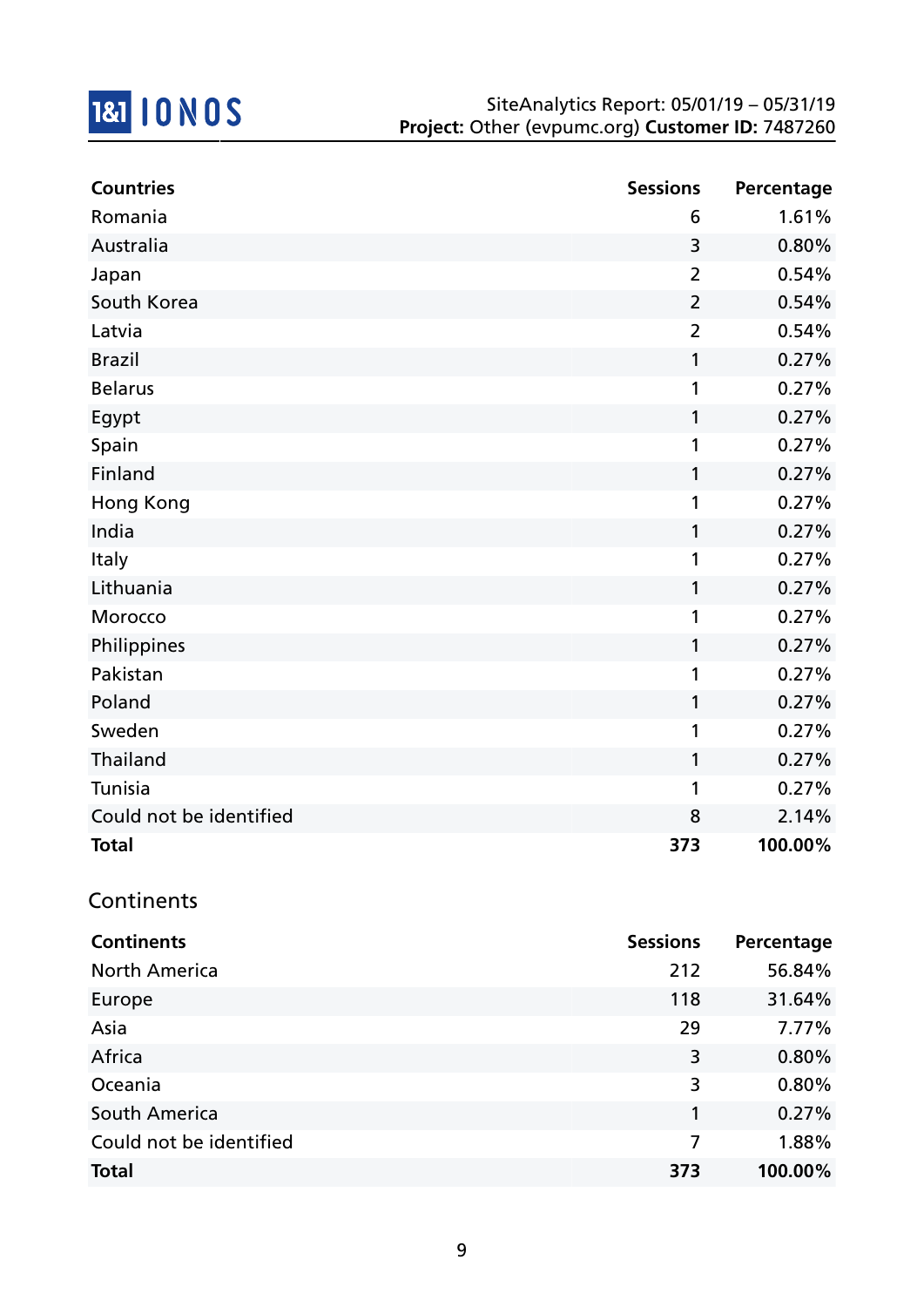

## **Information about the evaluations**

#### Visitors

This evaluation shows how many visitors accessed your website. Visitors are uniquely identified on the basis of the IP address and the browser ID. If a visitor goes to your website more than once a day, only one visitor is counted.

#### Sessions

This evaluation shows the number of sessions. A session starts when a visitor accesses your website and ends when he or she leaves it. A session ends automatically after 30 minutes without activity. If a visitor goes to your website more than once a day, multiple sessions are counted.

#### Search Engine Robots

This evaluation shows which search engine robots have accessed the pages of your website. Search engine robots automatically search the content of websites in order to keep search engine entries up to date.

#### Most Frequently Visited Pages

This evaluation shows which pages of your website were visited most often.

#### Keywords

This evaluations shows the keywords with which your website was most commonly found in search engines.

#### Referring Pages

This evaluation shows the websites from which visitors were transferred to your website.

#### Browsers

This evaluation shows which browsers visitors used to access your website. This way, you know which browsers to optimize your website for, for example.

#### Operating Systems

This evaluation shows which operating systems visitors used to access your website. This way, you know which operating systems are most popular with your visitors, for example, and you can optimize your website for these operating systems.